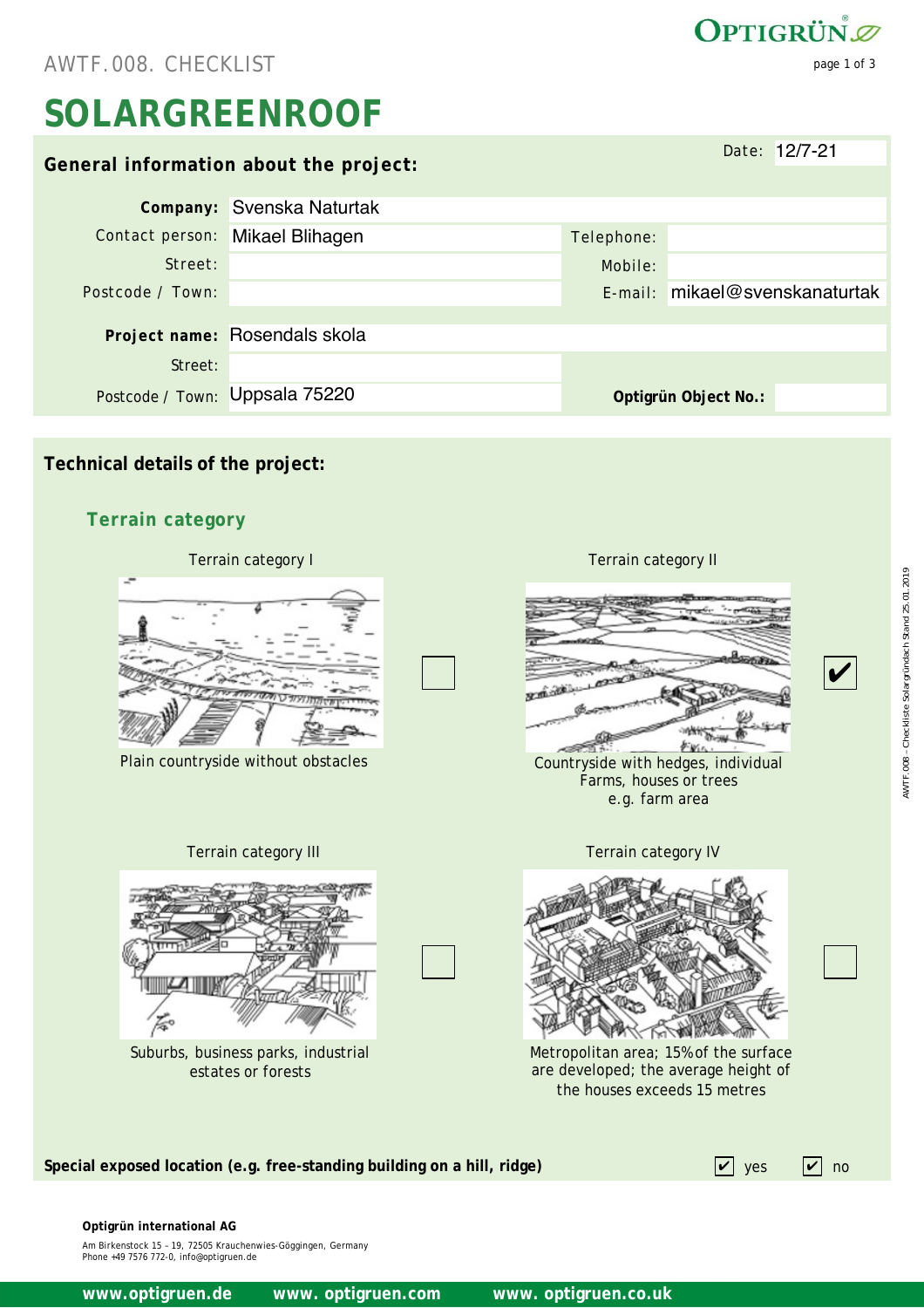### AWTF.008. CHECKLIST page 2 of 3

| Technical data for the roof surface / partial<br>surface                                                                                                                                     |                                             |                             |  |  |  |  |  |  |  |
|----------------------------------------------------------------------------------------------------------------------------------------------------------------------------------------------|---------------------------------------------|-----------------------------|--|--|--|--|--|--|--|
| <b>Building</b>                                                                                                                                                                              |                                             |                             |  |  |  |  |  |  |  |
| enclose<br>completely<br>open at the side<br>structure<br>open structure                                                                                                                     |                                             |                             |  |  |  |  |  |  |  |
| <b>Inverted roof</b><br><b>Fixed waterproofing membrane</b>                                                                                                                                  |                                             |                             |  |  |  |  |  |  |  |
| $yes*$<br>yes<br>partially<br>no<br>no                                                                                                                                                       |                                             |                             |  |  |  |  |  |  |  |
| * please enclose the required loads to secure the position of the insulation/waterproofing membrane in accordance with the static calculation (insulation manufacturer/roofer) in plan form. |                                             |                             |  |  |  |  |  |  |  |
| <b>Static</b>                                                                                                                                                                                |                                             |                             |  |  |  |  |  |  |  |
| Max. distributed load of the green roofing:                                                                                                                                                  | 120<br>kg/m <sup>2</sup>                    |                             |  |  |  |  |  |  |  |
| Geometry                                                                                                                                                                                     |                                             |                             |  |  |  |  |  |  |  |
| Width:<br>Length:<br>m<br>m                                                                                                                                                                  | Building height to top edge attic: 14,5-17m | m                           |  |  |  |  |  |  |  |
| Minimum height of the attic above top edge<br>waterproofing/insulation:                                                                                                                      | Roof pitch:<br>m                            | degree $1,4$<br>$\%$        |  |  |  |  |  |  |  |
| Requested Optigrün Green Roof Build-up:                                                                                                                                                      |                                             |                             |  |  |  |  |  |  |  |
| <b>Build-up / System solution</b>                                                                                                                                                            |                                             |                             |  |  |  |  |  |  |  |
| Multi-layer extensive (e.g. Economy/ Nature Roof)<br>V                                                                                                                                       | 25<br>mm drainage                           | mm substrate                |  |  |  |  |  |  |  |
| Multi-layer intensive (e.g. Garden Roof)                                                                                                                                                     | mm drainage                                 | mm substrate                |  |  |  |  |  |  |  |
| Retention roof with water-retention box                                                                                                                                                      | mm WRB                                      | mm substrate                |  |  |  |  |  |  |  |
| Gravel roof                                                                                                                                                                                  | mm gravel                                   | grain size                  |  |  |  |  |  |  |  |
| $C_s =$<br>Peak drainage coefficient to be achieved (e.g. 0.3)                                                                                                                               |                                             |                             |  |  |  |  |  |  |  |
|                                                                                                                                                                                              |                                             |                             |  |  |  |  |  |  |  |
|                                                                                                                                                                                              |                                             |                             |  |  |  |  |  |  |  |
| Technical information about the photovoltaic module:                                                                                                                                         |                                             |                             |  |  |  |  |  |  |  |
| Module type (please attach data sheet)                                                                                                                                                       |                                             |                             |  |  |  |  |  |  |  |
| Manufacturer: N-Peak                                                                                                                                                                         |                                             | Module type: Black REC320NP |  |  |  |  |  |  |  |
| 320<br>Maximum module power (P <sub>max</sub> ):<br>W                                                                                                                                        | Module weight: 19                           | kg/piece                    |  |  |  |  |  |  |  |
| Length: 1675<br>Width: 997<br>mm                                                                                                                                                             | Height: 30<br>mm                            | mm                          |  |  |  |  |  |  |  |

#### **Technical information about the photovoltaic module:**

#### **Module type (please attach data sheet)**

| Manufacturer: N-Peak               |    |                   | Module type: Black REC320NP |                   |            |          |
|------------------------------------|----|-------------------|-----------------------------|-------------------|------------|----------|
| Maximum module power $(P_{max})$ : |    | 320               | W                           | Module weight: 19 |            | kg/piece |
| Length: 1675                       | mm | <b>Width: 997</b> |                             | mm                | Height: 30 | mm       |

**Optigrün international AG** 

Am Birkenstock 15 – 19, 72505 Krauchenwies-Göggingen, Germany Phone +49 7576 772-0, info@optigruen.de

OPTIGRÜN<sup>®</sup>